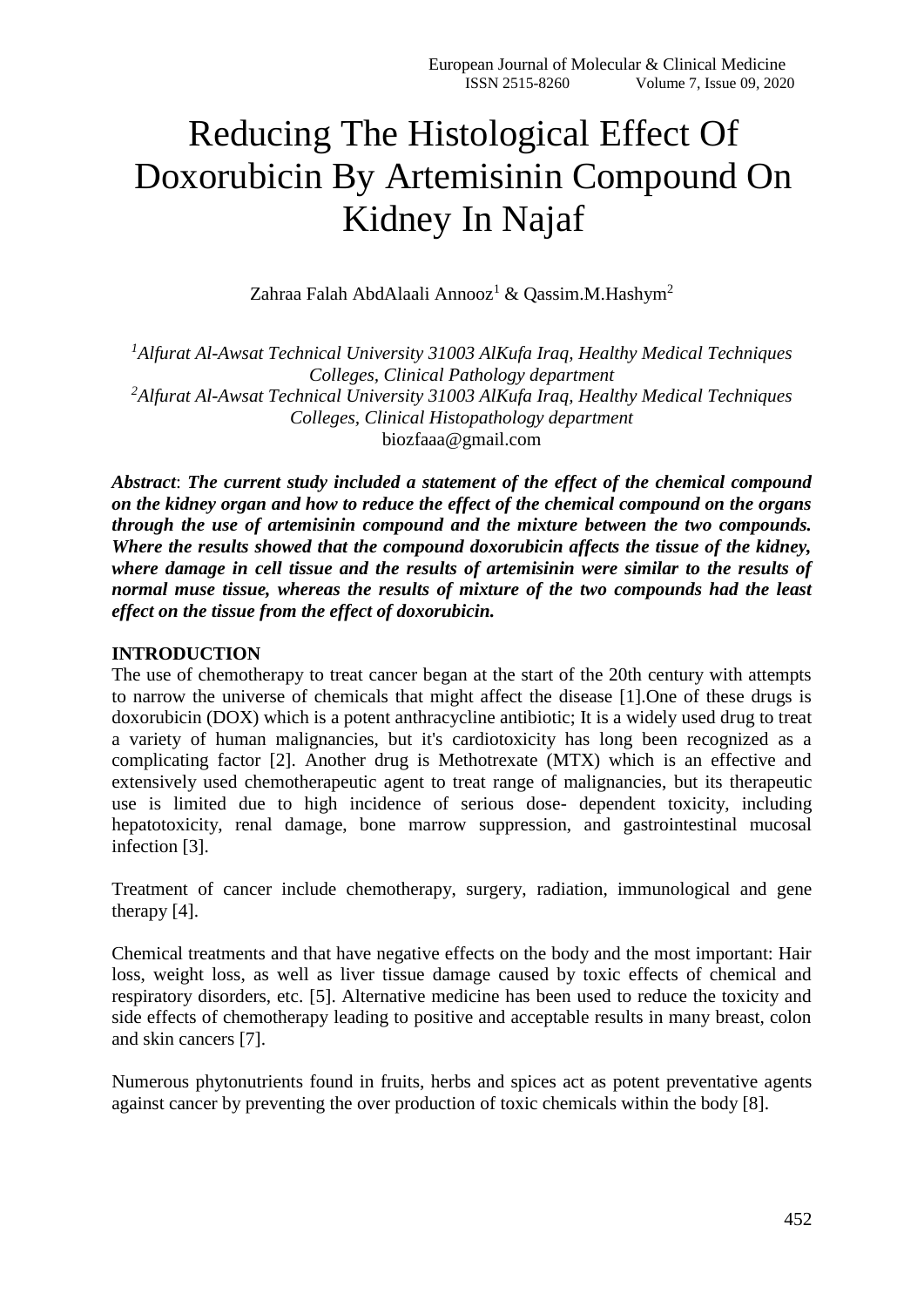Artemisia herba-alba was known for its therapeutic and various it, secondary metabolites have been isolated from Artemisia. herba-alba, possibly the most important being the compound which has medicinal properties [9].

Aim of the study:

The aim of this study include decreasing the side effects of DOX and a cure by the following:

- 1. Study the effect of artemisinin and doxorubicin on the light microscopic changes of kidney, tissues.
- 2. Find an anti-cancer drug free of side effects on the kidney.

# **MATERIAL AND METHODS**

The Experimental Design for Animals

120 animals were taken from laboratory mice and were divided into three main groups (one, two, three weeks) at different time intervals. Each group was then divided into four groups. The first was the control group given to Normal Slin and the other three groups, Artemisinin at a concentration 60 mg and the second gave the doxorubicin component with a concentration 5mg/kg b.wt and valence gave a mixture of ART and DOX called ARD concentration 60 , 5mg/kg b.wt) respectively and after Period of time the animal was sacrificed and fixed in formalin (10%) for histopathological study .

#### **RESULTS AND DISCUSSIONS**

The Result of the Light Microscope

The study microscopic was done for kidney , spleen and lung organs for it is importance and our study show that there is clear changes in the size cell nuclei to forming bowman's capsular which lead to renal failure but artemsinin compound was result is similar normal while mixture result were less effect from doxorubicin alone as show in picture  $(3.1,2,3,4)$ 

DOX effect on kidney from increase in line apoptosis which effect on tissue kidney through loss in urine product result destroy Doxorubicin interacts with DNA by intercalation and inhibition of macromolecular biosynthesis in the bowman's capsular this study according with Tacar (2013) [10].

Thus, Haladah says, doxorubicin appears to have a spleen effect in this non-cancerous model. Knowledge of this mechanism may help to explore strategies that maintain the health of the spleen and the heart during the treatment of doxorubicin in cancer models this study according to Evans (2012) [11].

But look camper high when use artemisinin wears not find any change histological wears near normal in more organs and this study according to with opinion Wang (2016) [12].

And artemisinin don't effect on any normal cell obesity in cancer cell only that cause cancer cell have receptor arrowed cell membrane and that receptor selectivity artemisinin and some chemotherapy drug but normal cell don't have these receptor also look doxorubicin enter each cell and don't differ between normal and cancer cell which lead kill all cell but artemisinin is selectivity to cancer cell only as in opinion Liang (2018)[13].

But when use ARD in the vivo wears shows result decrease effect doxorubicin during three weeks compared with animals organe which treated doxorubicin that coming closer of result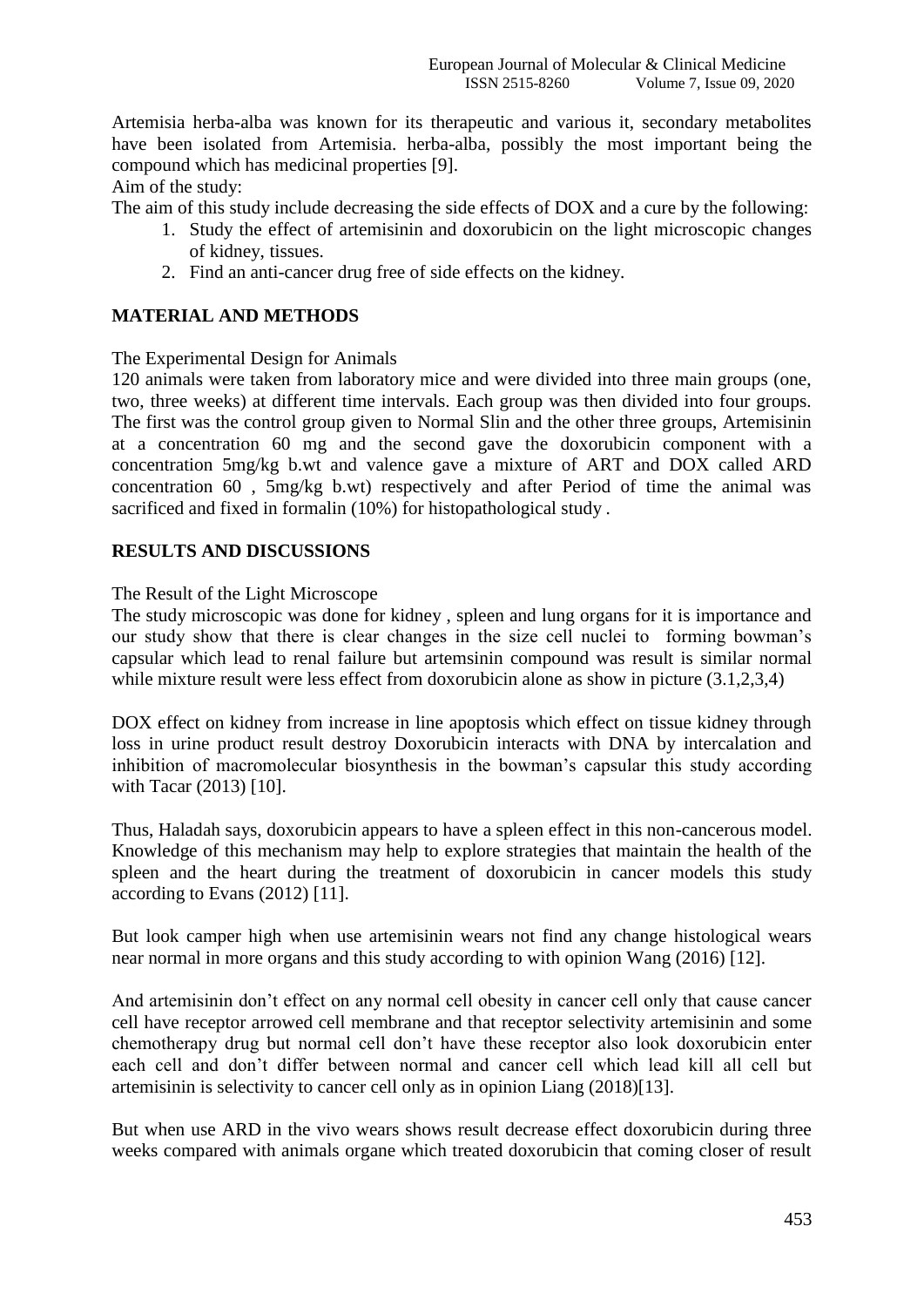blood and scaning electron microscopic result because aretemisinin decrease effect toxicity to doxorubicin as in opinion Alyousif (2017) [14,15].



**Figure 1.** Show this picture normal fibers to spleen in normal animals by use light microscope (H, E stain, 40X)



**Figure 2.** Show This picture is effect doxorubicin on kidney by use light microscope (H,E stain, 40X)



Figure 3. Show this picture effect artemisinin by use light microscope (H,E stain,  $40X$ )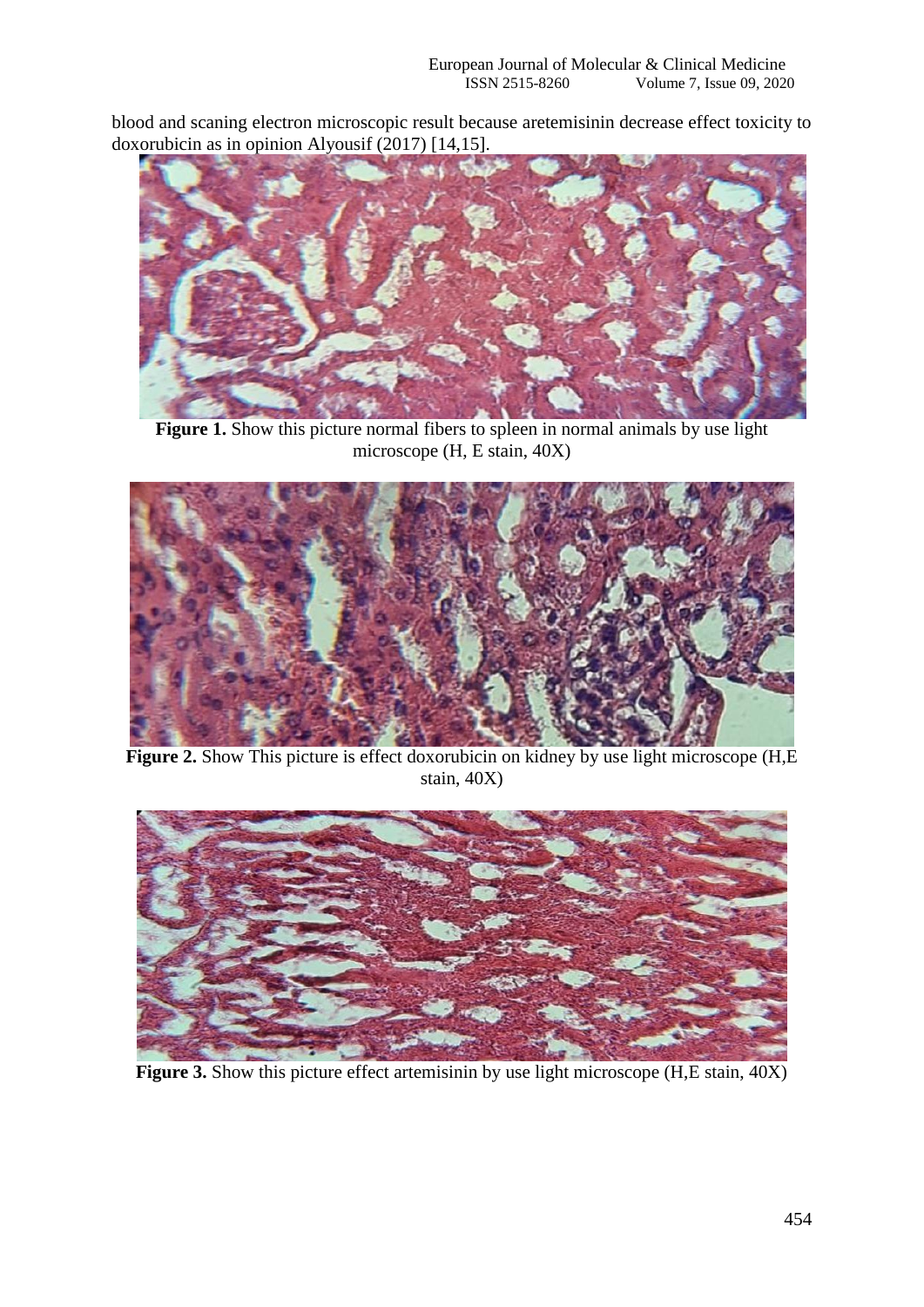

**Figure 4.** Show this picture effect mixture by use light microscope (H, E stain, 40X)

## **CONCLUSION**

- 1- Doxorubicin has sever effect on kidney which lead to dysfunction.
- 2- Doxorubicin toxicity were less when combination with artemisinin and this is the result of synergisum action of mixture from (ART).
- 3- Artemisinin don't find any effect on these organs.

## **RECOMMENDATION**

- 1- Use different concentrations and durations of artemisinin and mixture on remained organs.
- 2- Study the effect of ART on internal mitochondrial membrane by anther technique.

# **REFERENCES**

- [1] DeVita, V.T.and Chu, E., (2008). A history of cancer chemotherapy. Cancerres, 68(21):8643- 8653.
- [2] Ibsen, S.; Zahavy, E.; Wrasdilo, W.; Berns, M.; Chan, M. and Esener, S. (2010). A novel doxorubicin prodrug with controllable photolysis activation for cancer chemotherapy. Pharm. Res, 27(9):1848–1860.
- [3] Hemeida, R.A. and Mohafez, O.M., (2008). Curcumin attenuates methotraxate-induced hepatic oxidative damage in rats. Journal of the Egyptian National Cancer Institute, 20(2):141-148.
- [4] Dhifaf, 2018. Molecular and Cytotoxicity Study of Compounded Anthracycline in Mice Model of Rhabdomyosarcoma.
- [5] Remesh, A. (2017). Toxicities of anticancer drugs and its management . International Journal of Basic & Clinical Pharmacology, 1(1), 2-12.
- [6] Sak, K. (2012). Chemotherapy and dietary phytochemical agents. Chemotherapy research and practice.
- [7] Ali, M., Abbasi, B. H., Ahmad, N., Khan, H., & Ali, G. S. (2017). Strategies to enhance biologically active-secondary metabolites in cell cultures of Artemisia–current trends. Critical reviews in biotechnology, 37(7), 833-851
- [8] AL-Zahid, 2014.Histological and Immunohistochemical Studies of Artemisia herba alba on mouse bearing adenocarcinoma.
- [9] Tacar, O., Sriamornsak, P. and Dass, C.R., 2013. Doxorubicin: an update on anticancer molecular action, toxicity and novel drug delivery systems. Journal of pharmacy and pharmacology, 65(2), pp.157-170